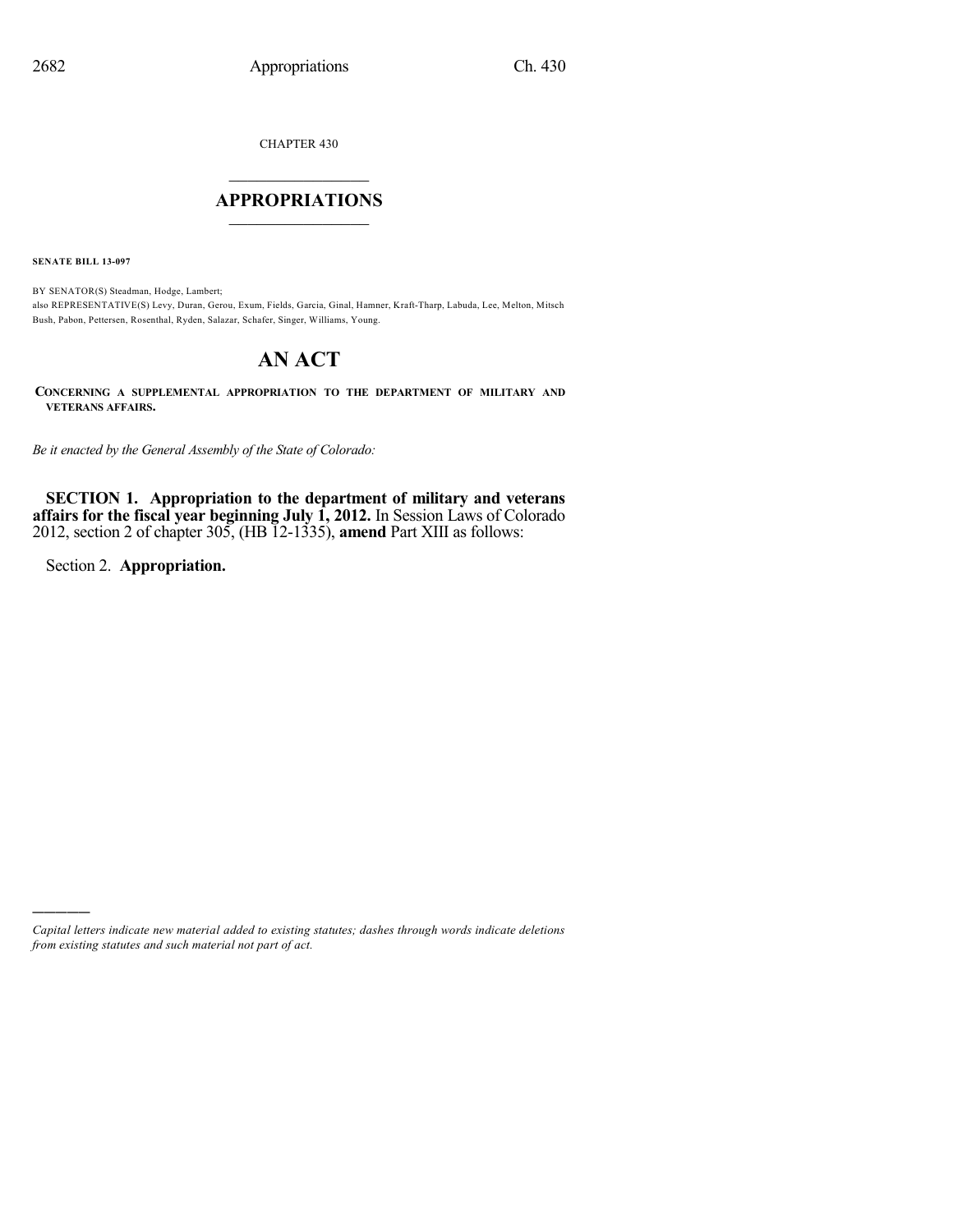|                 |       |                |               | APPROPRIATION FROM |                |              |
|-----------------|-------|----------------|---------------|--------------------|----------------|--------------|
|                 |       |                |               |                    |                |              |
| ITEM &          | TOTAL | <b>GENERAL</b> | GENERAL       | <b>CASH</b>        | REAPPROPRIATED | FEDERAL      |
| <b>SUBTOTAL</b> |       | <b>FUND</b>    | <b>FUND</b>   | <b>FUNDS</b>       | <b>FUNDS</b>   | <b>FUNDS</b> |
|                 |       |                | <b>EXEMPT</b> |                    |                |              |
|                 |       |                |               |                    |                |              |

### **PART XIII DEPARTMENT OF MILITARY AND VETERANS AFFAIRS**

| (1) EXECUTIVE DIRECTOR AND ARMY NATIONAL GUARD |              |           |                      |                           |
|------------------------------------------------|--------------|-----------|----------------------|---------------------------|
| <b>Personal Services</b>                       | 2,045,223    | 1,816,789 | $3,729^a$            | $224,705(1)$ <sup>b</sup> |
|                                                | $(33.3$ FTE) |           |                      |                           |
| Health, Life, and Dental                       | 807,243      | 196,640   | $18,290^{\circ}$     | $592,313(1)$ <sup>b</sup> |
| Short-term Disability                          | 11,424       | 3,998     | 126 <sup>d</sup>     | 7,300(D <sup>b</sup> )    |
| S.B. 04-257 Amortization                       |              |           |                      |                           |
| <b>Equalization Disbursement</b>               | 218,926      | 71,536    | $2,288$ <sup>d</sup> | $145,102(I)^{b}$          |
| S.B. 06-235 Supplemental                       |              |           |                      |                           |
| Amortization Equalization                      |              |           |                      |                           |
| Disbursement                                   | 187,845      | 61,182    | $1.966$ <sup>d</sup> | $124,697(I)^{b}$          |
| Shift Differential                             | 22,056       |           |                      | $22,056(1)$ <sup>b</sup>  |
| Workers' Compensation                          | 67,511       | 22,954    |                      | $44,557(1)^b$             |
| <b>Operating Expenses</b>                      | 2,056,770    | 1,181,198 | $46,000^{\circ}$     | $829,572(1)^b$            |
| <b>Information Technology</b>                  |              |           |                      |                           |
| Asset Maintenance                              | 22,372       | 22,372    |                      |                           |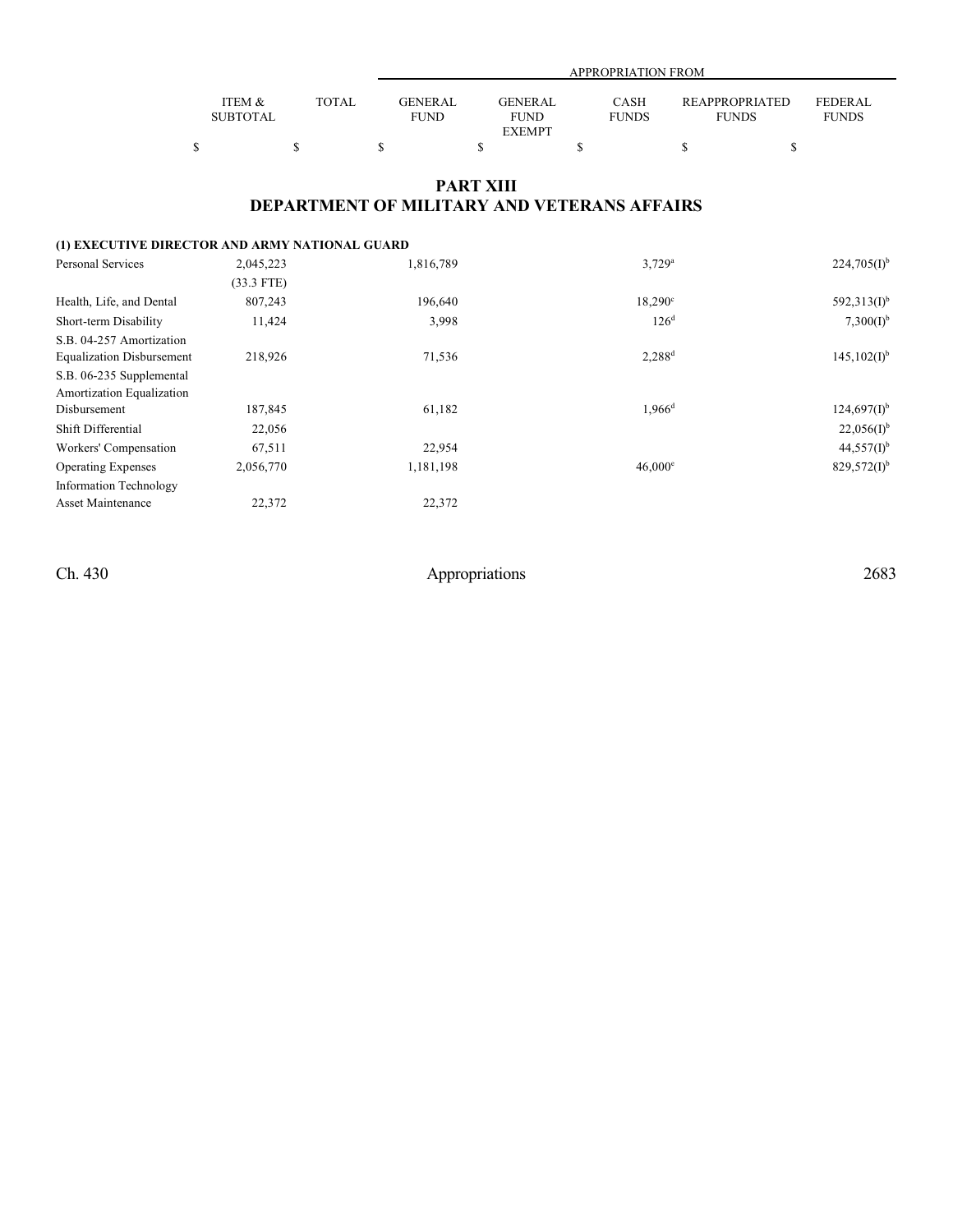|                               |                           |              | <b>APPROPRIATION FROM</b>     |    |                                                |    |                             |                                       |                  |                                |
|-------------------------------|---------------------------|--------------|-------------------------------|----|------------------------------------------------|----|-----------------------------|---------------------------------------|------------------|--------------------------------|
|                               | ITEM &<br><b>SUBTOTAL</b> | <b>TOTAL</b> | <b>GENERAL</b><br><b>FUND</b> |    | <b>GENERAL</b><br><b>FUND</b><br><b>EXEMPT</b> |    | <b>CASH</b><br><b>FUNDS</b> | <b>REAPPROPRIATED</b><br><b>FUNDS</b> |                  | <b>FEDERAL</b><br><b>FUNDS</b> |
| \$                            |                           | \$           | \$                            | \$ |                                                | \$ |                             | \$                                    | \$               |                                |
| Legal Services for 110 hours  | 8,498                     |              | 8,498                         |    |                                                |    |                             |                                       |                  |                                |
| Purchase of Services from     |                           |              |                               |    |                                                |    |                             |                                       |                  |                                |
| Computer Center               | 343,150                   |              | 343,150                       |    |                                                |    |                             |                                       |                  |                                |
| Multiuse Network Payments     | 92,051                    |              | 92,051                        |    |                                                |    |                             |                                       |                  |                                |
| Payment to Risk               |                           |              |                               |    |                                                |    |                             |                                       |                  |                                |
| Management an                 |                           |              |                               |    |                                                |    |                             |                                       |                  |                                |
| Property Funds                | 149,905                   |              | 149,905                       |    |                                                |    |                             |                                       |                  |                                |
|                               | 161,082                   |              | 161,082                       |    |                                                |    |                             |                                       |                  |                                |
| Vehicle Lease Payments        | 47,549                    |              | 47,549                        |    |                                                |    |                             |                                       |                  |                                |
| <b>Leased Space</b>           | 44,978                    |              | 44,978                        |    |                                                |    |                             |                                       |                  |                                |
| Capitol Complex               |                           |              |                               |    |                                                |    |                             |                                       |                  |                                |
| <b>Leased Space</b>           | 76,894                    |              | 48,589                        |    |                                                |    |                             |                                       |                  | $28,305(1)$ <sup>b</sup>       |
| <b>Communication Services</b> |                           |              |                               |    |                                                |    |                             |                                       |                  |                                |
| Payments                      | 26,235                    |              | 26,235                        |    |                                                |    |                             |                                       |                  |                                |
| <b>COFRS</b> Modernization    | 42,198                    |              | 1,034                         |    |                                                |    | 231 <sup>a</sup>            |                                       | 153 <sup>f</sup> | $40,780(1)$ <sup>b</sup>       |
| Civil Air Patrol Operations   | 58,638                    |              | 58,638                        |    |                                                |    |                             |                                       |                  |                                |
| Local Armory                  |                           |              |                               |    |                                                |    |                             |                                       |                  |                                |
| <b>Incentive Plan</b>         | 46,610                    |              |                               |    |                                                |    | $46,610^a$                  |                                       |                  |                                |
| Distance Learning             | 3,000                     |              |                               |    |                                                |    | 3,000 <sup>g</sup>          |                                       |                  |                                |
| Colorado National             |                           |              |                               |    |                                                |    |                             |                                       |                  |                                |
| <b>Guard Tuition Fund</b>     | 1,046,157                 |              | 246,157                       |    |                                                |    |                             |                                       | 800,000f         |                                |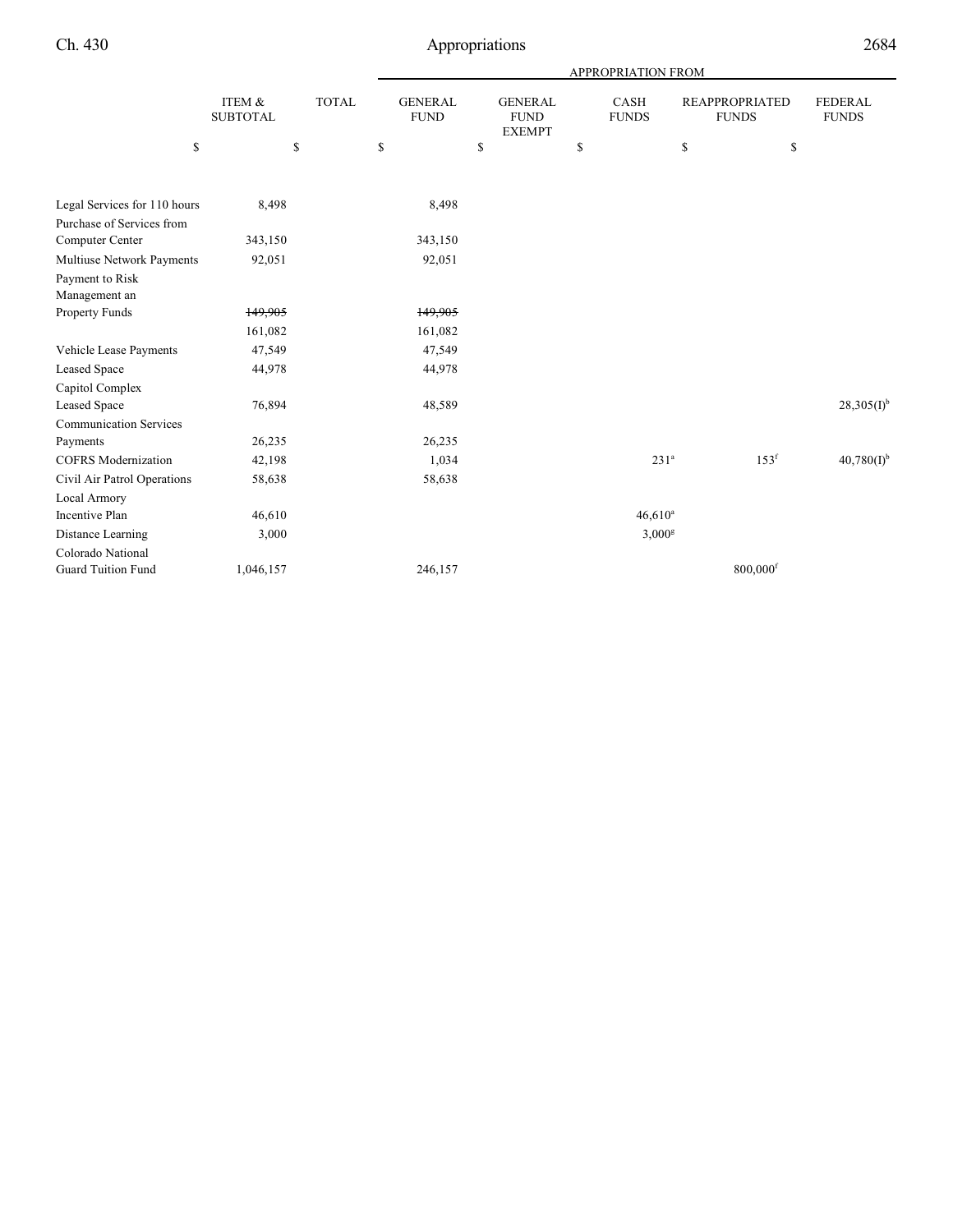10,934,592 10,945,769

<sup>a</sup> These amounts shall be from armory rental fees.

<sup>b</sup> These amounts are pursuant to cooperative agreements with the federal government for operations of the Colorado National Guard.

<sup>e</sup> This amount shall be from the Western Slope Military Veterans' Cemetery Fund created in Section 28-5-708 (1) (a), C.R.S.

<sup>d</sup> Of these amounts, \$4,218 shall be from the Western Slope Military Veterans' Cemetery Fund created in Section 28-5-708 (1) (a), C.R.S., and \$162 shall be from armory rental fees.

 $\degree$  This amount shall be from real estate proceeds, pursuant to Section 28-3-106 (1) (s) (I), C.R.S.

<sup>f</sup> These amounts shall be from the General Fund appropriation to the National Guard Tuition Assistance Fund pursuant to Section 23-3.3-202, C.R.S., which is found in the Department of Higher Education, Colorado Commission on Higher Education Financial Aid, Special Purpose.

<sup>g</sup> This amount shall be from the Distance Learning Cash Fund created in Section 28-3-108, C.R.S.

#### **(2) DIVISION OF VETERANS AFFAIRS**

| Veterans Service Operations                               | 602,600     | 549.091 | $50.000^{\rm a}$     | 3.509 <sup>b</sup> |
|-----------------------------------------------------------|-------------|---------|----------------------|--------------------|
|                                                           | $(8.0$ FTE) |         |                      |                    |
| County Veterans Service<br><b>Officer Payments</b>        | 190.654     | 190.654 |                      |                    |
| Colorado State Veterans<br><b>Trust Fund Expenditures</b> | 932.957     |         | 932.957 <sup>a</sup> |                    |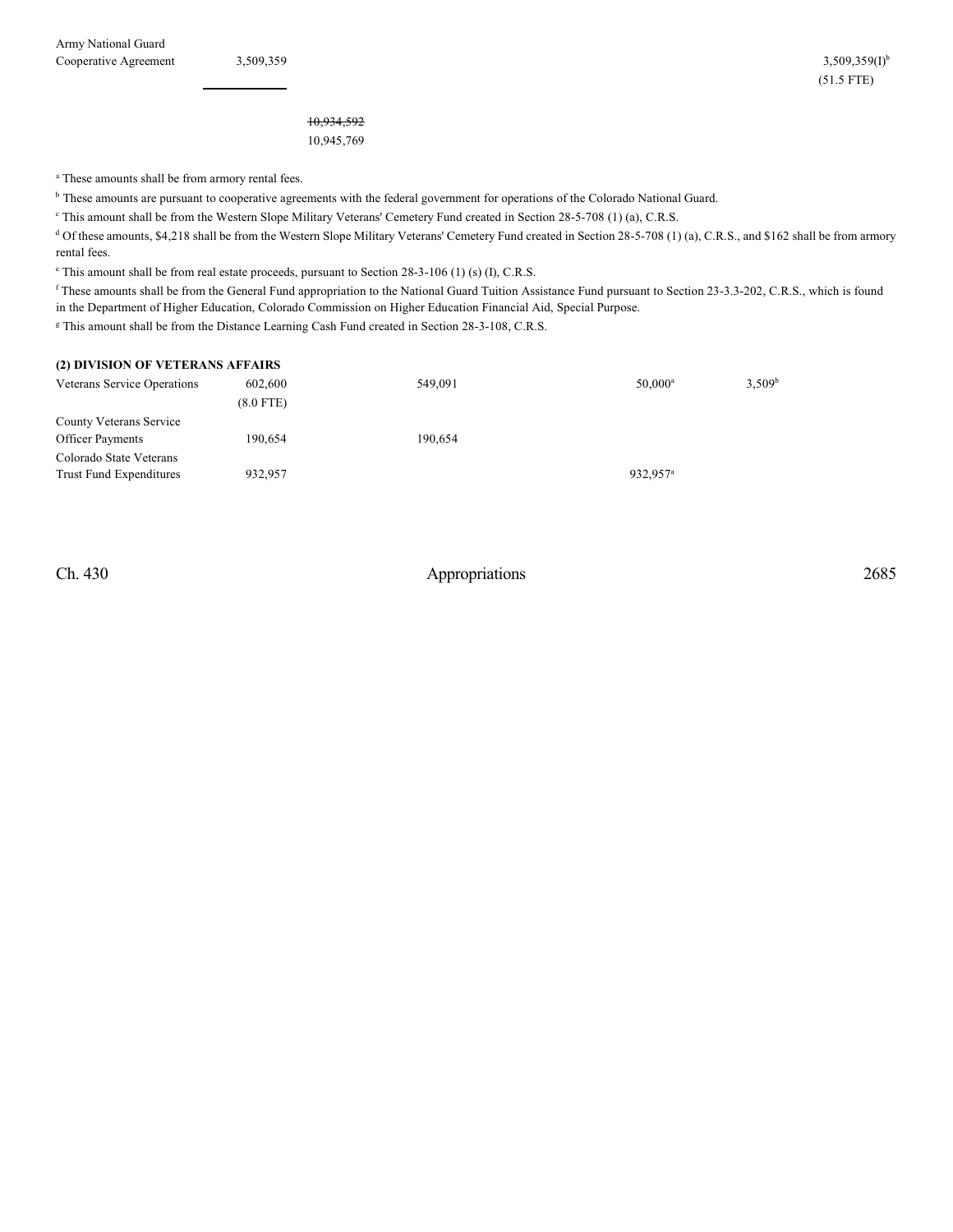|--|

|                                                    |    |                           |                                               | <b>APPROPRIATION FROM</b> |           |                                                |  |                             |                      |                                       |                                |               |
|----------------------------------------------------|----|---------------------------|-----------------------------------------------|---------------------------|-----------|------------------------------------------------|--|-----------------------------|----------------------|---------------------------------------|--------------------------------|---------------|
|                                                    |    | ITEM &<br><b>SUBTOTAL</b> | <b>TOTAL</b><br><b>GENERAL</b><br><b>FUND</b> |                           |           | <b>GENERAL</b><br><b>FUND</b><br><b>EXEMPT</b> |  | <b>CASH</b><br><b>FUNDS</b> |                      | <b>REAPPROPRIATED</b><br><b>FUNDS</b> | <b>FEDERAL</b><br><b>FUNDS</b> |               |
|                                                    | \$ |                           | \$                                            |                           | \$        | \$                                             |  | \$                          |                      | \$                                    | \$                             |               |
| Mental Health,<br>Employment,<br>Housing and Other |    |                           |                                               |                           |           |                                                |  |                             |                      |                                       |                                |               |
| Veterans Services <sup>40b</sup>                   |    | 000,000,                  |                                               |                           | 1,000,000 |                                                |  |                             |                      |                                       |                                |               |
| Western Slope                                      |    |                           |                                               |                           |           |                                                |  |                             |                      |                                       |                                |               |
| Veterans Cemetery                                  |    | 412,134                   |                                               |                           | 133,338   |                                                |  |                             | 227,796 <sup>c</sup> |                                       |                                | $51,000(I)^d$ |
|                                                    |    | $(4.5$ FTE)               |                                               |                           |           |                                                |  |                             |                      |                                       |                                |               |
|                                                    |    |                           |                                               | 3,138,345                 |           |                                                |  |                             |                      |                                       |                                |               |

<sup>a</sup> These amounts shall be from the Colorado State Veterans Trust Fund created in Section 28-5-709 (1) (a), C.R.S.

<sup>b</sup> This amount shall be from the Colorado State Veterans Trust Fund Expenditures line item in the Division of Veterans Affairs.

<sup>c</sup> This amount shall be from the Western Slope Military Veterans' Cemetery Fund created in Section 28-5-708 (1) (a), C.R.S.

 $d$  This amount shall be from interment fees from the U.S. Department of Veterans Affairs.

#### **(3) AIR NATIONAL GUARD**

| Operations and Maintenance |              |         |                  |
|----------------------------|--------------|---------|------------------|
| Agreement for              |              |         |                  |
| Buckley/Greeley            | 1,992,171    | 364,894 | $1,627,277(I)^a$ |
|                            | $(26.1$ FTE) |         |                  |
| <b>Buckley Cooperative</b> |              |         |                  |
| Agreement                  | 1,013,550    |         | $1,013,550(I)^a$ |
|                            |              |         | $(17.5$ FTE)     |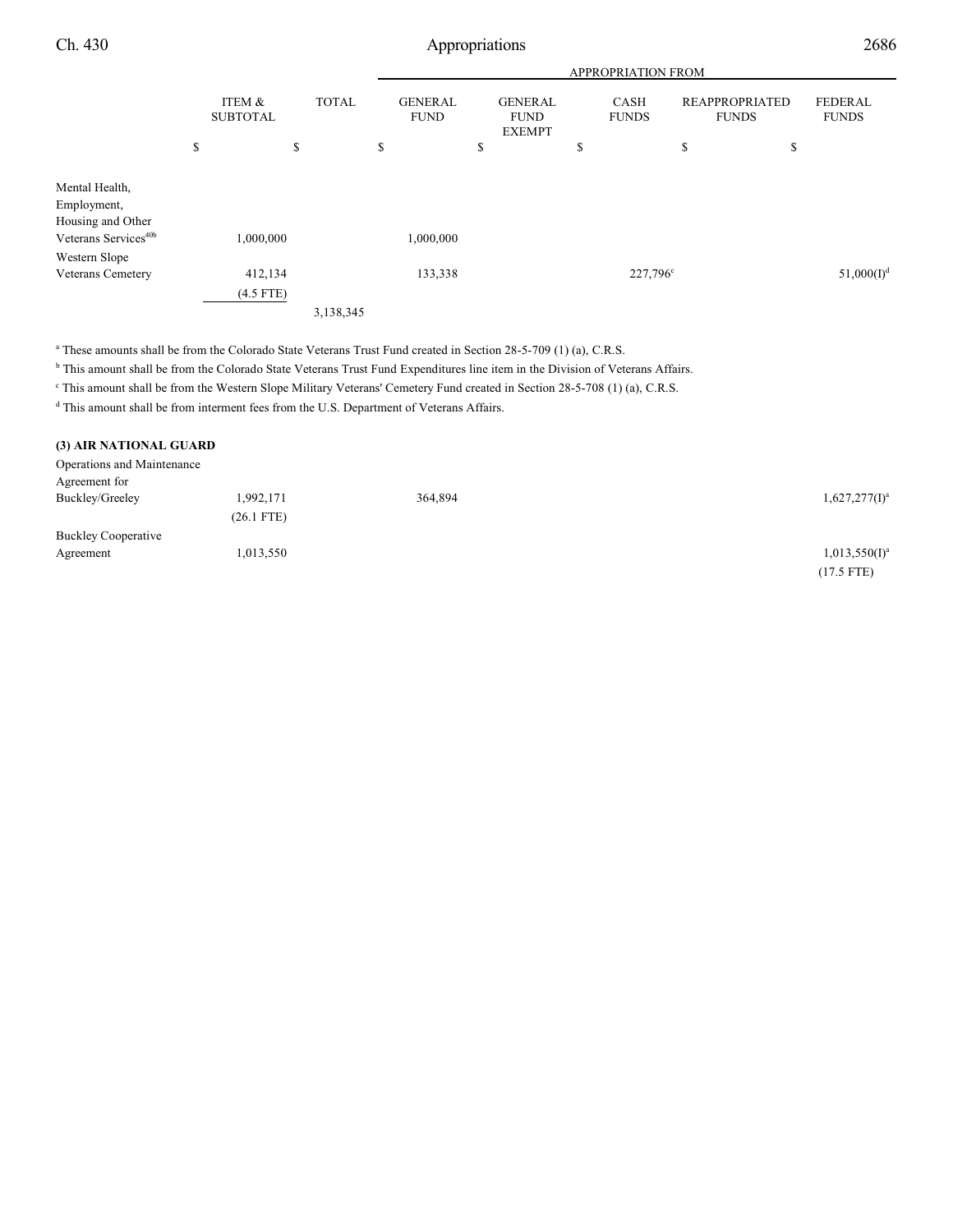| Security for Space          |             |               |             |                                                                                                                                              |           |                    |
|-----------------------------|-------------|---------------|-------------|----------------------------------------------------------------------------------------------------------------------------------------------|-----------|--------------------|
| Command Facility            |             |               |             |                                                                                                                                              |           |                    |
| at Greeley                  | 221,082     |               |             |                                                                                                                                              |           | $221,082(I)^a$     |
|                             |             |               |             |                                                                                                                                              |           | $(5.0$ FTE)        |
|                             |             | 3,226,803     |             |                                                                                                                                              |           |                    |
|                             |             |               |             | <sup>a</sup> These amounts are pursuant to cooperative agreements with the federal government for operations of the Colorado National Guard. |           |                    |
| (4) FEDERAL FUNDED PROGRAMS |             |               |             |                                                                                                                                              |           |                    |
| <b>Federal Funded</b>       |             |               |             |                                                                                                                                              |           |                    |
| Programs Operations         | 205,646,369 |               |             |                                                                                                                                              |           | $205,646,369(I)^a$ |
|                             |             |               |             |                                                                                                                                              |           | $(1,239.0$ FTE)    |
|                             |             | 205,646,369   |             |                                                                                                                                              |           |                    |
|                             |             |               |             | <sup>a</sup> This amount is pursuant to cooperative agreements with the federal government for operations of the Colorado National Guard.    |           |                    |
| <b>TOTALS PART XIII</b>     |             |               |             |                                                                                                                                              |           |                    |
|                             |             |               |             |                                                                                                                                              |           |                    |
| (MILITARY AND               |             |               |             |                                                                                                                                              |           |                    |
| <b>VETERANS AFFAIRS)</b>    |             | \$222,946,109 | \$6,681,430 | \$1,332,993                                                                                                                                  | \$803,662 | $$214,128,024^a$   |
|                             |             | \$222,957,286 | \$6,692,607 |                                                                                                                                              |           |                    |
|                             |             |               |             |                                                                                                                                              |           |                    |
|                             |             |               |             |                                                                                                                                              |           |                    |

<sup>a</sup> This amount contains an (I) notation.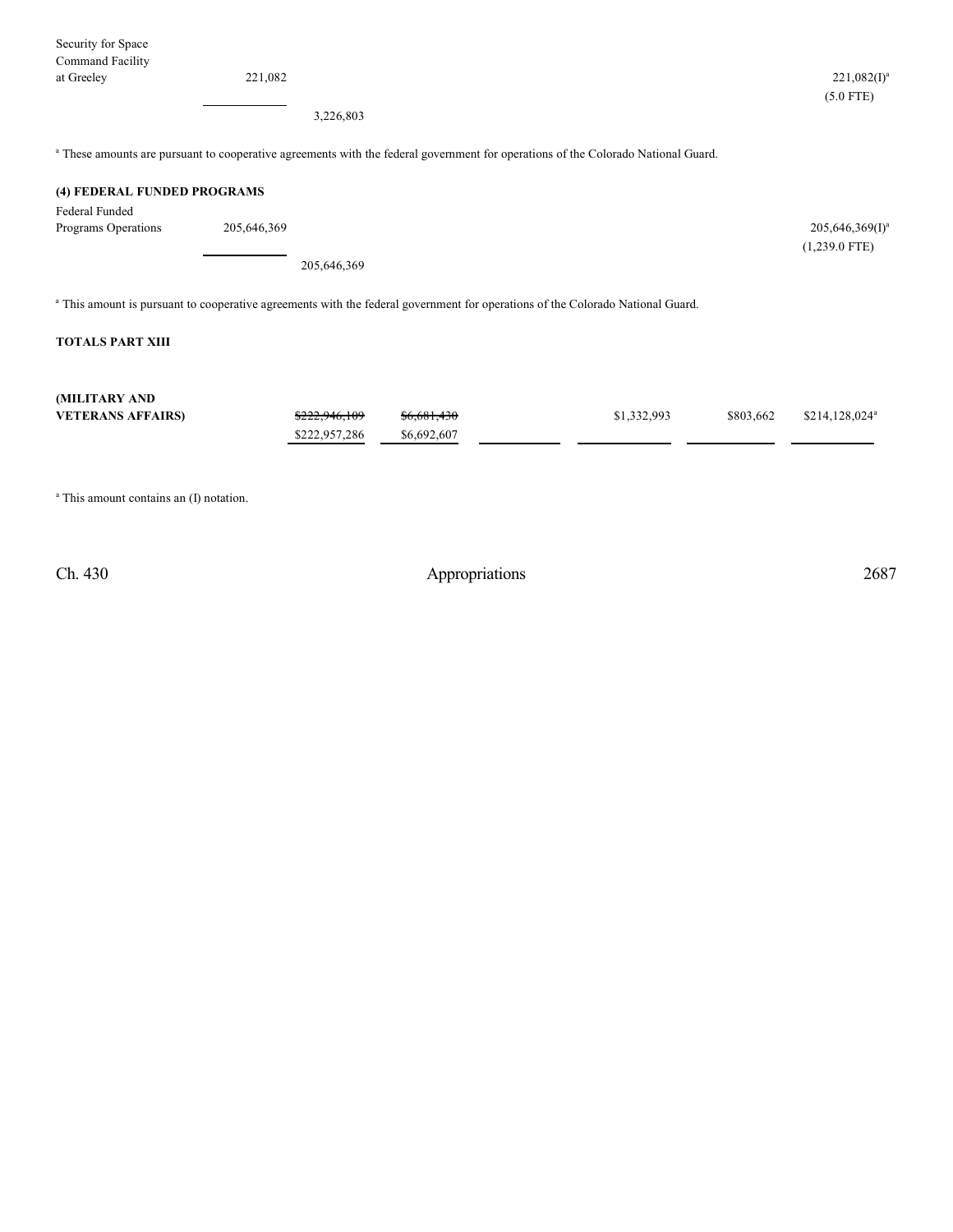40b Department of Military and Veterans Affairs, Division of Veterans Affairs, Mental Health, Employment, Housing and Other Veterans Services -- It is the intent of the General Assembly that these moneys be granted to non-profit or governmental entities that provide mental health, family counseling, job training, employment, housing, and other services to veterans; and that the Colorado Board of Veterans Affairs assist the Division in developing grant-making criteria and selecting grant recipients. Up to two percent of this appropriation may be used for related administrative expenses incurred by the department.